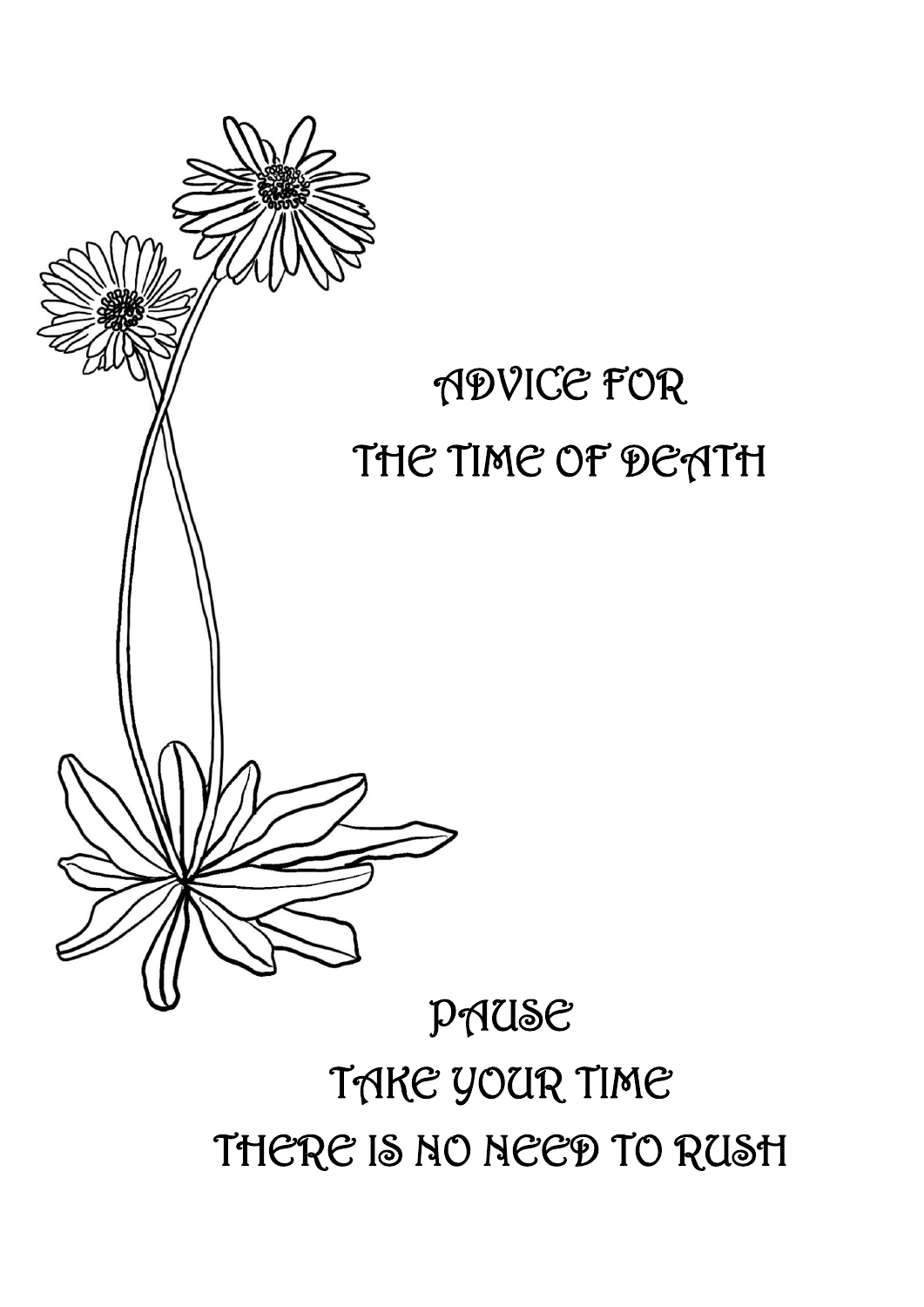# When someone dies

It is common for thoughts to quickly turn to "What's the right thing to do now ?" Firstly, there is no one "right thing to do". There are a few advisable things to do which we tell you about below, and no rush to do any of them. We suggest to first ask yourself "What is the right thing to do for myself, the others around and the person who has died ?"

The main thing to know is that there is no rush to call a funeral director, unless you want to, even if the GP or other health professional who visits suggest that you do. **We recommend that you Pause, take your time, carry out the tasks below and see how you feel after 24 hours.** You will never have this time with your loved one again. Do not rush to have them taken out of your care.

- 1. Note the time of death.
- 2. PAUSE take as much time as you need to do whatever you need to do. You need do nothing for several hours.
- 3. Cool the room switch off heating, open windows.
- 4. When people have naturally started to move about and when you are ready, call the GP or out of hours service - they must visit to officially confirm that the person has died (called "verification"). Ask the approximate time they will come –sometimes this may take some time and may not come until morning if you call overnight.
- 5. Cool the body remove duvets/blankets, place cool packs (or picnic blocks) over and under their tummy if available
- 6. Place a continence pad or towel under the pelvis if there is not one already there.

If the person has died overnight, it is then perfectly safe to wait until morning before doing anything else. In the morning you can call us on 0300 102 4444 to discuss your options or call a funeral director. Be prepared though that a funeral director will likely encourage you to have the person taken into their care. There is usually very little practical reason for this. If this doesn't feel quite right to you, read on …..

# Continuing Care of their Body

Especially if you have already been caring for someone, you may wish to tend to their body. Some people have strong views about not doing this so if that is your case try your best not to be influenced. It is important that carers gently release their caring relationship.

#### **Note: Wait until the GP or out of hours service has visited to confirm the person has died before you move someone or remove any medical equipment.**

While you are waiting for a doctor to visit you can

- lay the body in a straight line on their back with their head raised on a pillow
- clean their mouth and replace any dentures, using fixative if necessary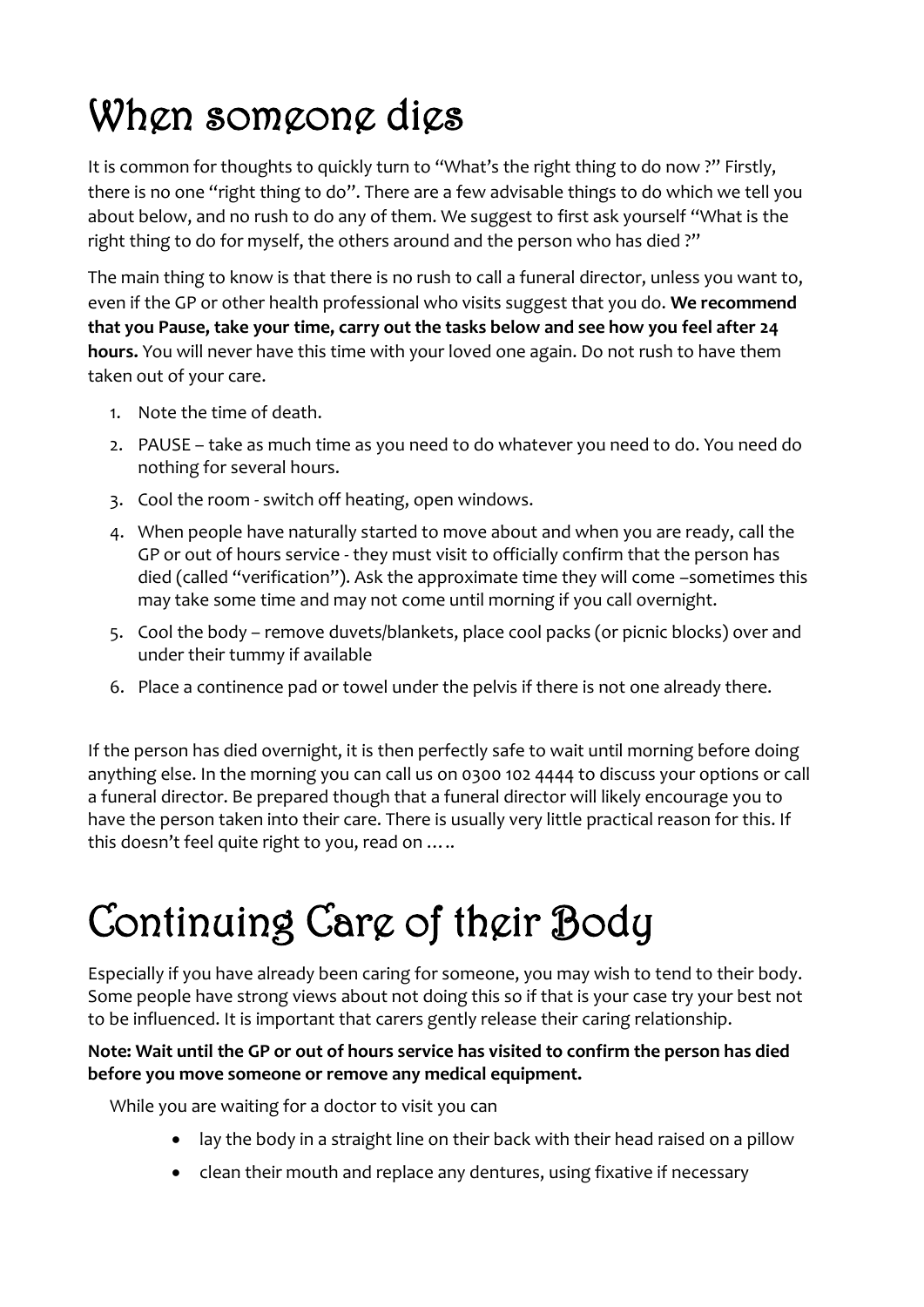- close their mouth with a pillow or rolled-up handtowel under their chin or a scarf around their head
- close their eyelids gently with your fingers or if that doesn't work try placing an eye wheat bag, bag of rice or some damp tissue over them
- place a continence pad or towel under the pelvis if there is not already one there.

If you feel confident, have the support of at least one other person and wish to wash and dress their body you can do this too. Remember not to remove medical equipment until "death verification" has taken place. There is no need to do this though and don't be at all concerned if you do not want to. If you want it done but are not confident to do it yourself it may be that a friend will help you later, a community nurse can help you when they next visit or a funeral director can do it later.

Be prepared that rigor mortis (natural muscle stiffening) may start after about 3 hours but more usually 6. Note that rigor mortis usually wears off after a couple of days and then a body stays floppy until the funeral. Whilst the body has rigor mortis it is perfectly safe to massage muscles if you need to move limbs – you will not break any bones.

# Calling for help

If you are concerned you can call Pushing Up The Daisies on 0300 102 4444 for advice and support (between 9am and 10pm) or you can also call a funeral director at any time.

Be prepared though that a funeral director will likely encourage you to have the person taken into their care as this has become "the norm" in recent years.

Choose if and when *you* would like a funeral director to visit. Note that there is often an extra call out charge at night, and rarely any practical reason not to wait until morning.

# Being at Home

The positive benefits to you of being with someone you care for in the familiarity of home for a few days can be immeasurable. When someone dies outside the home, eg in hospital, hospice or a care home, it is also worth thinking about the benefits of taking them home – for a few days or until their funeral.

By simply sitting in privacy and comfort, perhaps with music or candles, you can gently begin to appreciate that their life, your life and your relationship has changed forever. Gathering with others or inviting visitors offers the opportunity for story-telling, sharing thoughts, laughter and tears: all important elements in the grieving process.

You can decide what you want to do yourselves and what help, if any, you want from others or a funeral director.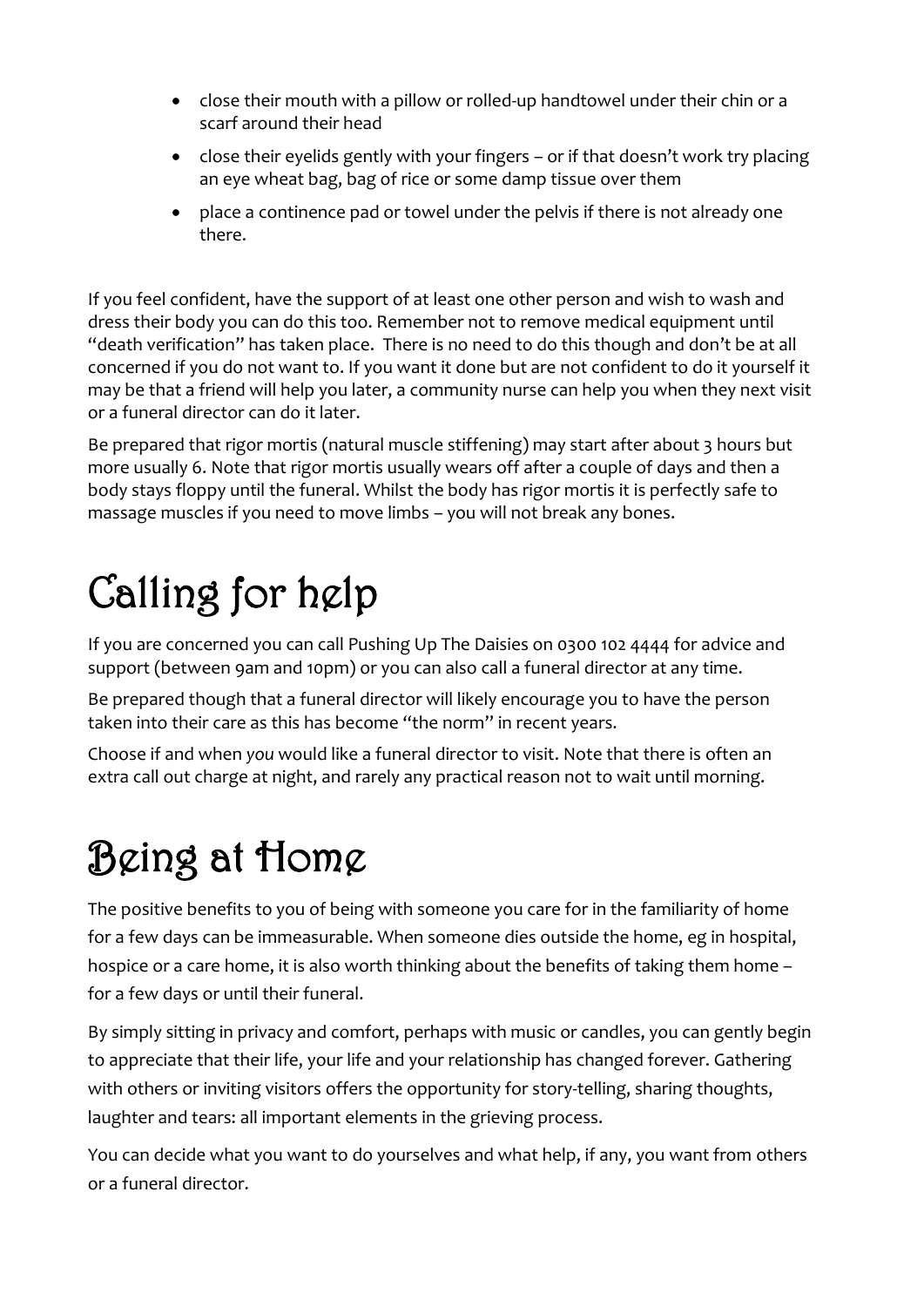# Being close to someone who has died

The initial preparation of someone's body takes about an hour and, if you have not done it before, a nurse or carer may be willing to assist you or do it for you if you prefer. Whether you participate in this or not, being with their body afterwards in a familiar place can be a special and valuable experience as you start to get used to the change in your relationship with an important person in your life.

Being with someone's body at home after their death often offers a gentle release, an easier adjustment and beautiful memories.

# After Death Legalities

There is no legal time limit after death within which someone has to be buried or cremated.

You can keep someone at home between their death and burial or cremation.

You can transport someone's dead body in any vehicle, as long as it is covered.

You can bury someone in a garden with permission from the local authority and SEPA and, of course, the landowner.

Funeral directors don't have to be involved, unless you want them to be\*.

Ashes can be scattered anywhere you like as long as you have the landowner's permission.

You can name anyone you want to arrange your funeral. There is no legal form for it – you can write it, for example, in a Will or on a signed piece of paper. If you don't name anyone there is a legal hierarchy in Scotland of who can arrange the funeral.

A death must be registered within 8 days – and before burial or cremation.

Nobody actually OWNS someone's body after they die, but the person named as the Executor in the Will of the deceased, or if there is no Will, the person most entitled to be appointed Executor, has the right to decide how their body is to be cared for. Very often, that person also happens to be the closest family member.

\* or you need to use a private crematorium which insists that a funeral director arranges the cremation. (Not all crematoria do require this.)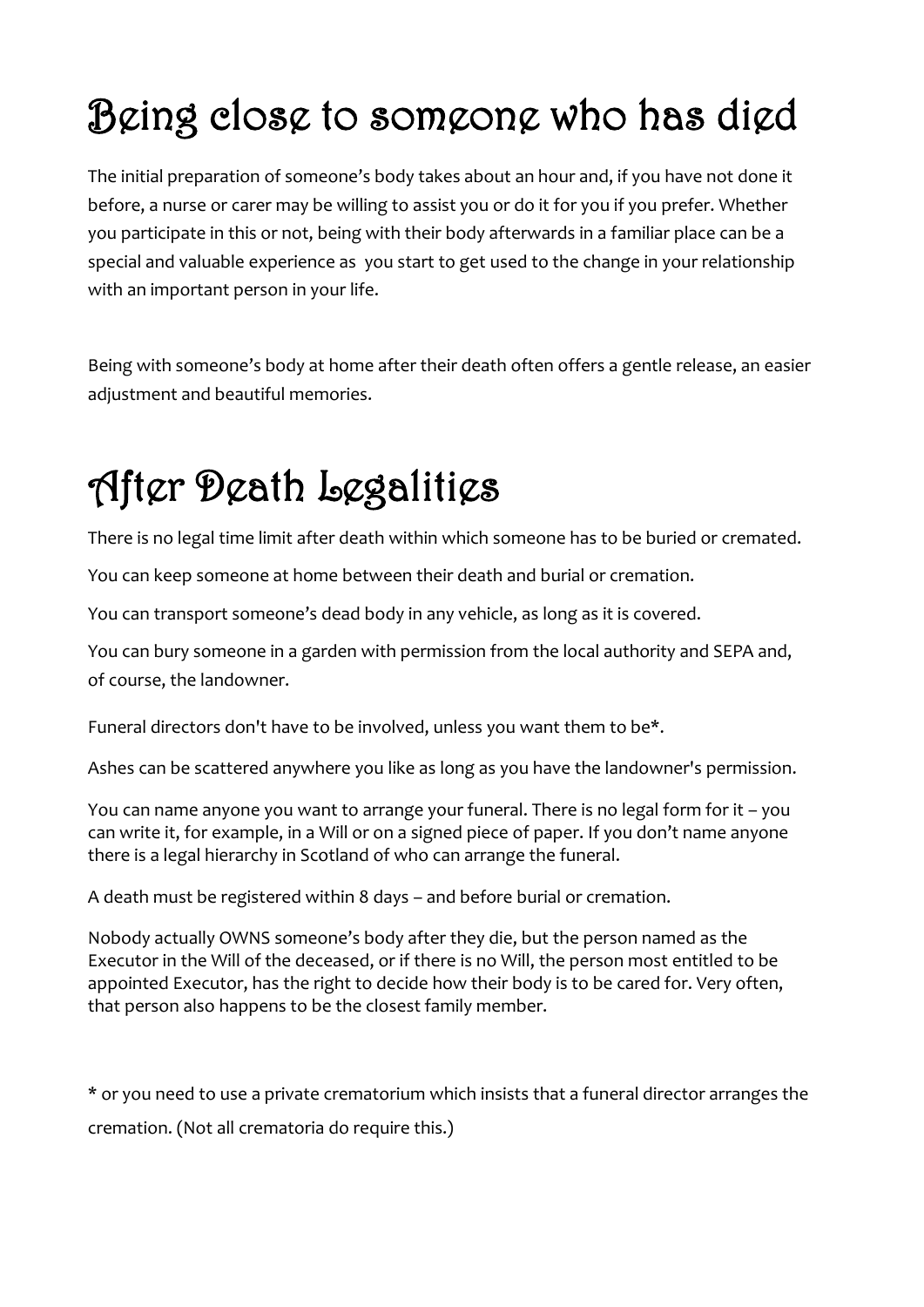## MUST DOs



**\*** If death is sudden, unexpected, suspicious, after discharge from hospital, *or if a doctor has not seen the person within the past 14 days,* then it is referred to the Procurator Fiscal which may, but not necessarily, result in a post-mortem examination.

**\*\*** Usually the nearest relative or executor registers a death, but anyone who has the necessary information can do it.

**\*\*\*** No-one, including "next-of-kin" has a responsibility to arrange burial or cremation of someone's body, but they are responsible to pay for any arrangements they make to do so. The local authority has ultimate responsibility.

**More information on "What to do after a death in Scotland" is on the Scottish Government website or tel 0131 244 2193 for a copy.**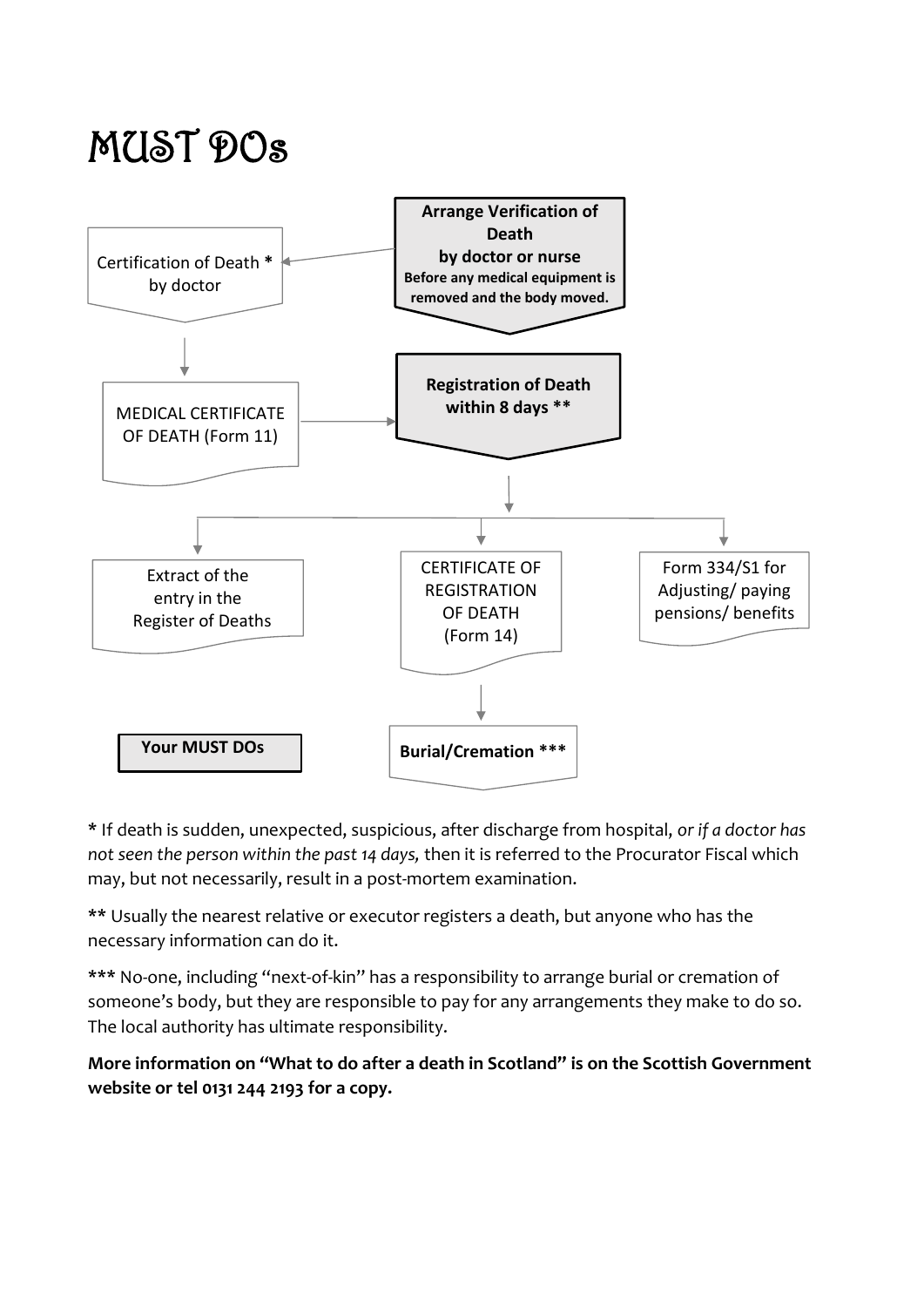# FREQUENTLY ASKED QUESTIONS

## What happens if something goes wrong?

It is unusual for something to go wrong. If you are worried about this, then contact us to discuss your concerns and help you work out what you need - 0300 102 4444.

## Is there a rush to do anything ?

No, there is no rush to do anything for the first few hours after someone's last breath. After that, at home, you need to arrange for a health professional to come to verify the death – this takes about 10 minutes. Washing and dressing is done most easily when there is no *rigor*  mortis (stiffness), but this is not essential. Stiff muscles can be moved by massaging them. Stiffness begins after about 3 - 6 hours and eases again in about 12 - 72 hours. Someone who has died can lie wherever seems right to you – on a bed, in a special place or in a coffin.

## Do I need specialist help ?

Not usually, but if you have not done any physical, hands-on care then it would be wise to have assistance from someone who is comfortable handling and moving people in bed. You will need two able people for washing/dressing. You may need help from a nurse/doctor/funeral director to remove medical devices eg catheter or pacemaker.

It is advisable to always source help if you are considering to care for an obese person, someone with large wounds or weeping skin or someone who has had septicaemia while alive.

## Will there be a horrible smell ?

Everybody will naturally decompose over time – we are cleverly designed that way. This can create an odour we are unaccustomed to but this would very rarely be a problem in less than a week, especially if you keep the room cool and place ice packs on and under the person's body.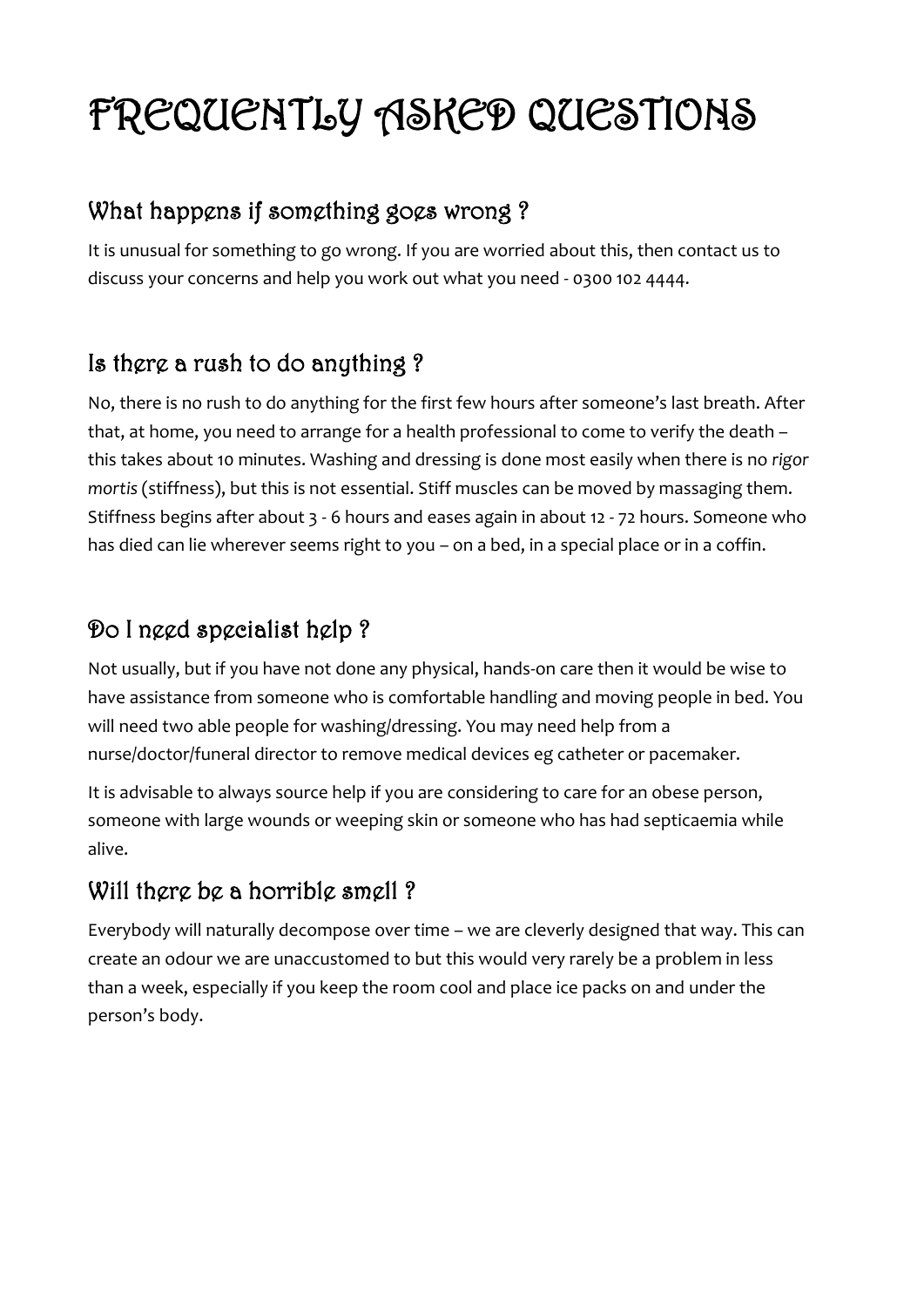## What about body fluids ?

Whilst body fluids definitely need to be considered, a few straightforward practical steps are all that is needed to deal with them, as in life, eg continence pads. You do not need to pack orifices with cotton wool.

## What if the eyes or mouth don't close?

There are simple ways to close the eyes and mouth but it may be that the eyes and mouth do not stay naturally fully closed. This is not a problem unless it is disturbing to someone, in which case a handkerchief or beautiful cloth can cover the face.

## Do we need special equipment to move a body ?

No. You can move an average sized person around the house e.g. from a bed to a coffin with 6 able bodied people and a strong sheet or board. It may be possible to borrow a sliding sheet from nurses to help.

If you need to move a coffin around a house then have a trial run with the coffin empty and also check that the coffin will fit in any vehicle for transport later.

## Further Information

Call us on 0300 102 4444 or see our website information page [pushingupthedaisies.org.uk/information](http://www.pushingupthedaisies.org.uk/information) You can also get good information from The Natural Death Centre 01962 712690 naturaldeath.org.uk and The Good Funeral Guide goodfuneralguide.co.uk